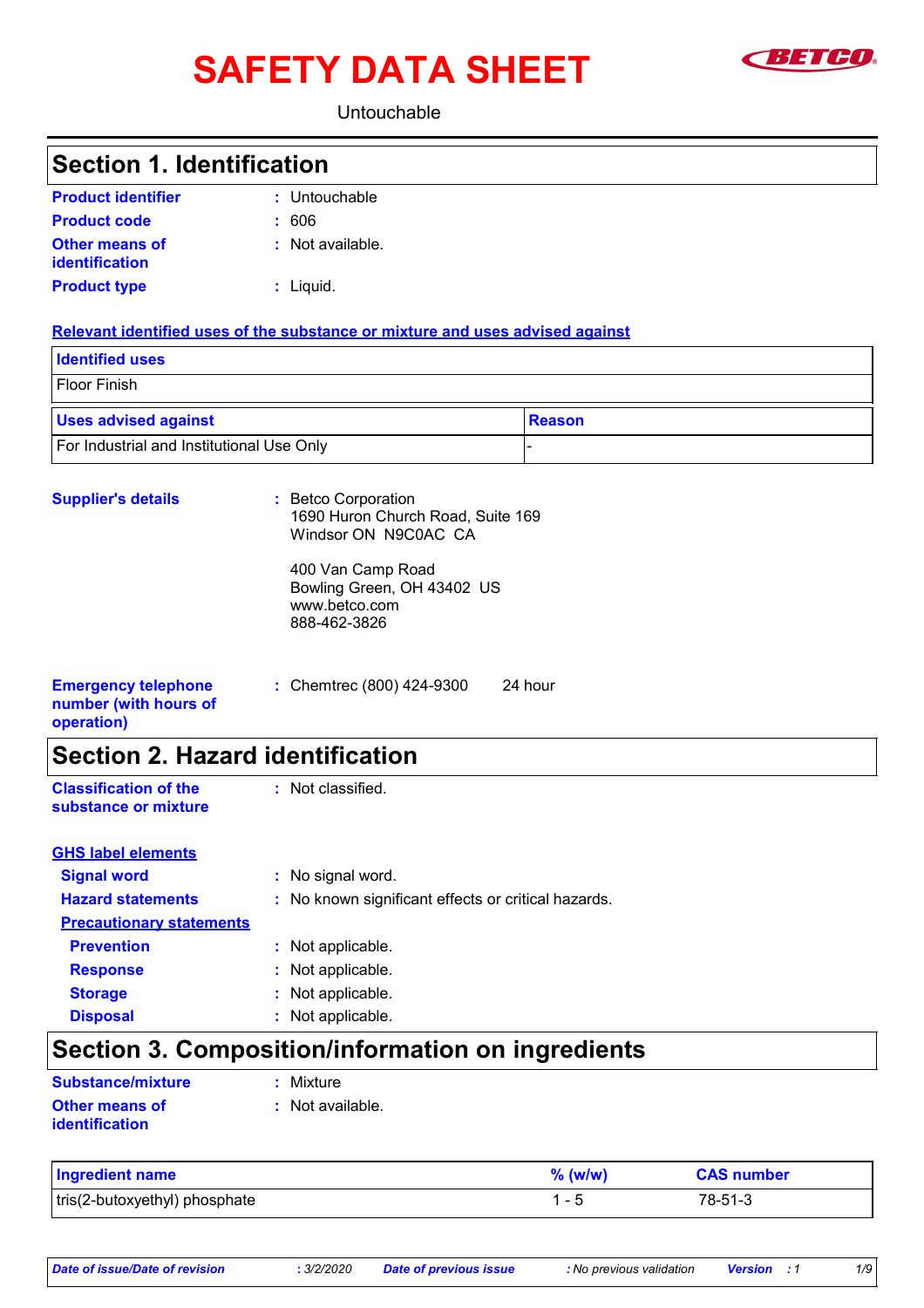### **Section 3. Composition/information on ingredients**

**There are no additional ingredients present which, within the current knowledge of the supplier and in the concentrations applicable, are classified as hazardous to health or the environment and hence require reporting in this section.**

**Occupational exposure limits, if available, are listed in Section 8.**

### **Section 4. First-aid measures**

| <b>Description of necessary first aid measures</b> |                                                                                                                                                                                                                                                                                                                                                           |  |  |  |  |
|----------------------------------------------------|-----------------------------------------------------------------------------------------------------------------------------------------------------------------------------------------------------------------------------------------------------------------------------------------------------------------------------------------------------------|--|--|--|--|
| <b>Eye contact</b>                                 | : Immediately flush eyes with plenty of water, occasionally lifting the upper and lower<br>eyelids. Check for and remove any contact lenses. Get medical attention if irritation<br>occurs.                                                                                                                                                               |  |  |  |  |
| <b>Inhalation</b>                                  | : Remove victim to fresh air and keep at rest in a position comfortable for breathing.<br>Get medical attention if symptoms occur. In case of inhalation of decomposition<br>products in a fire, symptoms may be delayed. The exposed person may need to be<br>kept under medical surveillance for 48 hours.                                              |  |  |  |  |
| <b>Skin contact</b>                                | : Flush contaminated skin with plenty of water. Remove contaminated clothing and<br>shoes. Get medical attention if symptoms occur.                                                                                                                                                                                                                       |  |  |  |  |
| <b>Ingestion</b>                                   | : Wash out mouth with water. Remove victim to fresh air and keep at rest in a<br>position comfortable for breathing. If material has been swallowed and the exposed<br>person is conscious, give small quantities of water to drink. Do not induce vomiting<br>unless directed to do so by medical personnel. Get medical attention if symptoms<br>occur. |  |  |  |  |

#### **Most important symptoms/effects, acute and delayed**

| <b>Potential acute health effects</b> |                                                                                                                                                                          |
|---------------------------------------|--------------------------------------------------------------------------------------------------------------------------------------------------------------------------|
| Eye contact                           | : No known significant effects or critical hazards.                                                                                                                      |
| <b>Inhalation</b>                     | : No known significant effects or critical hazards.                                                                                                                      |
| <b>Skin contact</b>                   | : No known significant effects or critical hazards.                                                                                                                      |
| <b>Ingestion</b>                      | : No known significant effects or critical hazards.                                                                                                                      |
| <b>Over-exposure signs/symptoms</b>   |                                                                                                                                                                          |
| Eye contact                           | : No specific data.                                                                                                                                                      |
| <b>Inhalation</b>                     | : No specific data.                                                                                                                                                      |
| <b>Skin contact</b>                   | : No specific data.                                                                                                                                                      |
| <b>Ingestion</b>                      | : No specific data.                                                                                                                                                      |
|                                       | Indication of immediate medical attention and special treatment needed, if necessary                                                                                     |
| <b>Notes to physician</b>             | : In case of inhalation of decomposition products in a fire, symptoms may be delayed.<br>The exposed person may need to be kept under medical surveillance for 48 hours. |
| <b>Specific treatments</b>            | : No specific treatment.                                                                                                                                                 |
| <b>Protection of first-aiders</b>     | : No action shall be taken involving any personal risk or without suitable training.                                                                                     |

**See toxicological information (Section 11)**

### **Section 5. Fire-fighting measures**

| <b>Extinguishing media</b>                           |                                                                                       |
|------------------------------------------------------|---------------------------------------------------------------------------------------|
| <b>Suitable extinguishing</b><br>media               | : Use an extinguishing agent suitable for the surrounding fire.                       |
| <b>Unsuitable extinguishing</b><br>media             | : None known.                                                                         |
| <b>Specific hazards arising</b><br>from the chemical | : In a fire or if heated, a pressure increase will occur and the container may burst. |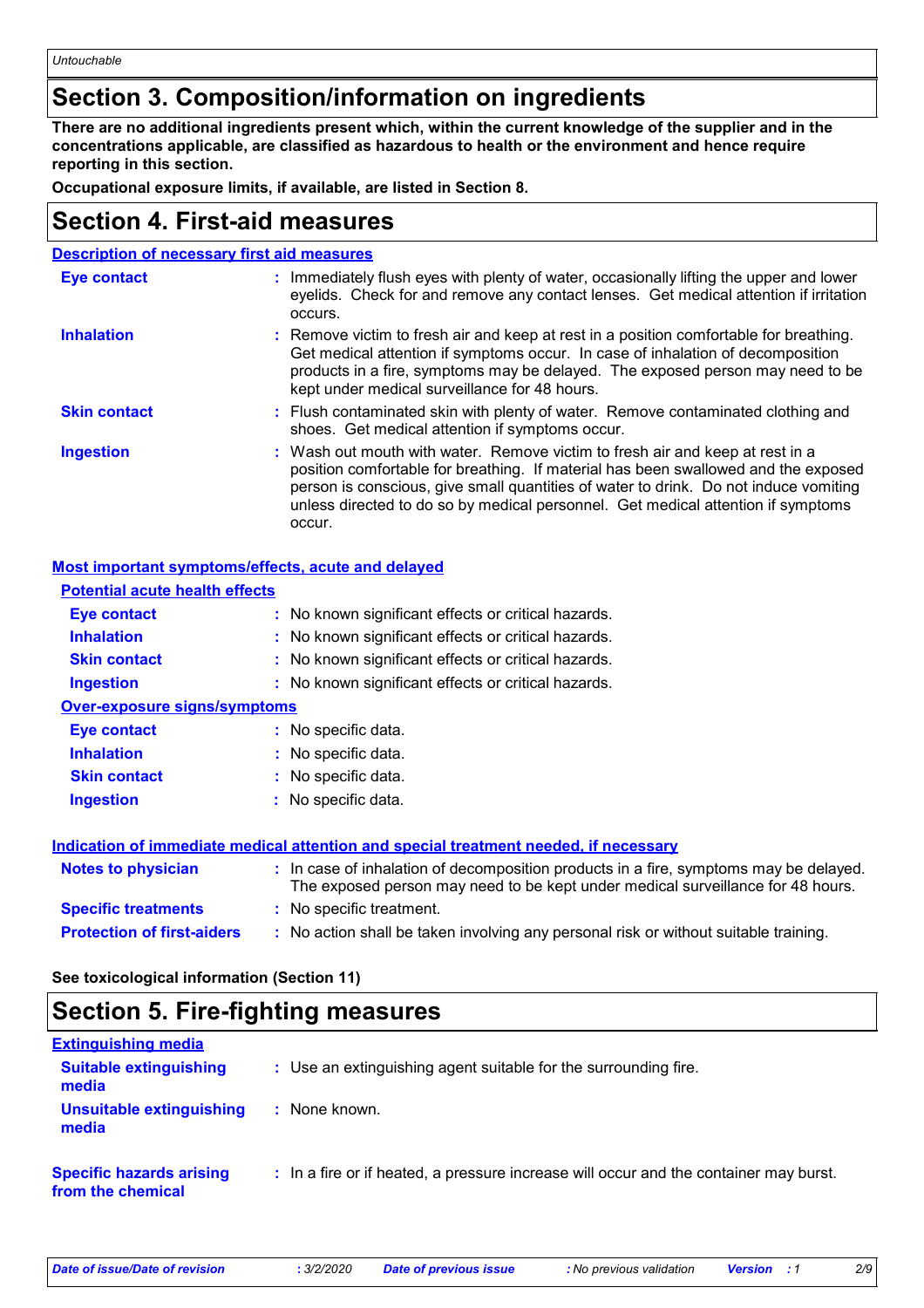# **Section 5. Fire-fighting measures**

| <b>Hazardous thermal</b><br>decomposition products       | : Decomposition products may include the following materials:<br>carbon dioxide<br>carbon monoxide<br>nitrogen oxides<br>phosphorus oxides<br>metal oxide/oxides                                    |
|----------------------------------------------------------|-----------------------------------------------------------------------------------------------------------------------------------------------------------------------------------------------------|
| <b>Special protective actions</b><br>for fire-fighters   | : Promptly isolate the scene by removing all persons from the vicinity of the incident if<br>there is a fire. No action shall be taken involving any personal risk or without<br>suitable training. |
| <b>Special protective</b><br>equipment for fire-fighters | : Fire-fighters should wear appropriate protective equipment and self-contained<br>breathing apparatus (SCBA) with a full face-piece operated in positive pressure<br>mode.                         |

### **Section 6. Accidental release measures**

#### **Personal precautions, protective equipment and emergency procedures**

| For non-emergency<br>personnel                               | : No action shall be taken involving any personal risk or without suitable training.<br>Evacuate surrounding areas. Keep unnecessary and unprotected personnel from<br>entering. Do not touch or walk through spilled material. Put on appropriate<br>personal protective equipment.                                                                                                                                                                                                                                                                                                        |
|--------------------------------------------------------------|---------------------------------------------------------------------------------------------------------------------------------------------------------------------------------------------------------------------------------------------------------------------------------------------------------------------------------------------------------------------------------------------------------------------------------------------------------------------------------------------------------------------------------------------------------------------------------------------|
|                                                              | For emergency responders : If specialized clothing is required to deal with the spillage, take note of any<br>information in Section 8 on suitable and unsuitable materials. See also the<br>information in "For non-emergency personnel".                                                                                                                                                                                                                                                                                                                                                  |
| <b>Environmental precautions</b>                             | : Avoid dispersal of spilled material and runoff and contact with soil, waterways,<br>drains and sewers. Inform the relevant authorities if the product has caused<br>environmental pollution (sewers, waterways, soil or air).                                                                                                                                                                                                                                                                                                                                                             |
| <b>Methods and materials for containment and cleaning up</b> |                                                                                                                                                                                                                                                                                                                                                                                                                                                                                                                                                                                             |
| <b>Small spill</b>                                           | : Stop leak if without risk. Move containers from spill area. Dilute with water and mop<br>up if water-soluble. Alternatively, or if water-insoluble, absorb with an inert dry<br>material and place in an appropriate waste disposal container. Dispose of via a<br>licensed waste disposal contractor.                                                                                                                                                                                                                                                                                    |
| <b>Large spill</b>                                           | : Stop leak if without risk. Move containers from spill area. Prevent entry into sewers,<br>water courses, basements or confined areas. Wash spillages into an effluent<br>treatment plant or proceed as follows. Contain and collect spillage with non-<br>combustible, absorbent material e.g. sand, earth, vermiculite or diatomaceous earth<br>and place in container for disposal according to local regulations (see Section 13).<br>Dispose of via a licensed waste disposal contractor. Note: see Section 1 for<br>emergency contact information and Section 13 for waste disposal. |

# **Section 7. Handling and storage**

| <b>Precautions for safe handling</b>                                      |                                                                                                                                                                                                                                                                                                                                                                                                                                                                                                                                                                                    |
|---------------------------------------------------------------------------|------------------------------------------------------------------------------------------------------------------------------------------------------------------------------------------------------------------------------------------------------------------------------------------------------------------------------------------------------------------------------------------------------------------------------------------------------------------------------------------------------------------------------------------------------------------------------------|
| <b>Protective measures</b>                                                | : Put on appropriate personal protective equipment (see Section 8).                                                                                                                                                                                                                                                                                                                                                                                                                                                                                                                |
| <b>Advice on general</b><br>occupational hygiene                          | : Eating, drinking and smoking should be prohibited in areas where this material is<br>handled, stored and processed. Workers should wash hands and face before<br>eating, drinking and smoking. Remove contaminated clothing and protective<br>equipment before entering eating areas. See also Section 8 for additional<br>information on hygiene measures.                                                                                                                                                                                                                      |
| <b>Conditions for safe storage,</b><br>including any<br>incompatibilities | : Store in accordance with local regulations. Store in original container protected<br>from direct sunlight in a dry, cool and well-ventilated area, away from incompatible<br>materials (see Section 10) and food and drink. Keep container tightly closed and<br>sealed until ready for use. Containers that have been opened must be carefully<br>resealed and kept upright to prevent leakage. Do not store in unlabeled containers.<br>Use appropriate containment to avoid environmental contamination. See Section 10<br>for incompatible materials before handling or use. |

*Date of issue/Date of revision* **:** *3/2/2020 Date of previous issue : No previous validation Version : 1 3/9*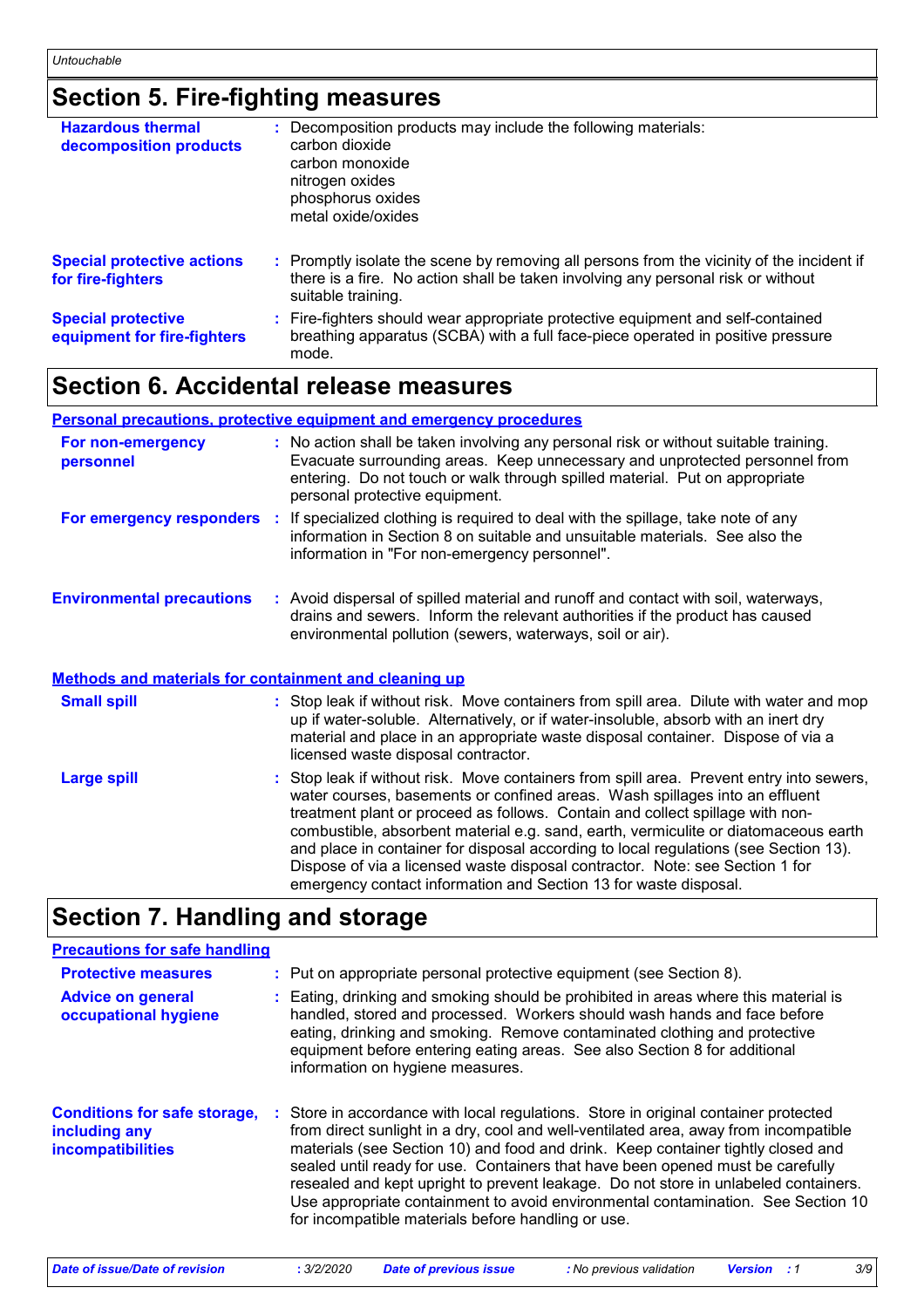# **Section 8. Exposure controls/personal protection**

#### **Control parameters**

#### **Occupational exposure limits**

None.

| <b>Appropriate engineering</b><br>controls | : Good general ventilation should be sufficient to control worker exposure to airborne<br>contaminants.                                                                                                                                                                                                                                                                                           |
|--------------------------------------------|---------------------------------------------------------------------------------------------------------------------------------------------------------------------------------------------------------------------------------------------------------------------------------------------------------------------------------------------------------------------------------------------------|
| <b>Environmental exposure</b><br>controls  | : Emissions from ventilation or work process equipment should be checked to ensure<br>they comply with the requirements of environmental protection legislation. In some<br>cases, fume scrubbers, filters or engineering modifications to the process<br>equipment will be necessary to reduce emissions to acceptable levels.                                                                   |
| <b>Individual protection measures</b>      |                                                                                                                                                                                                                                                                                                                                                                                                   |
| <b>Hygiene measures</b>                    | : Wash hands, forearms and face thoroughly after handling chemical products, before<br>eating, smoking and using the lavatory and at the end of the working period.<br>Appropriate techniques should be used to remove potentially contaminated clothing.<br>Wash contaminated clothing before reusing. Ensure that eyewash stations and<br>safety showers are close to the workstation location. |
| <b>Eye/face protection</b>                 | Safety eyewear complying with an approved standard should be used when a risk<br>assessment indicates this is necessary to avoid exposure to liquid splashes, mists,<br>gases or dusts. If contact is possible, the following protection should be worn,<br>unless the assessment indicates a higher degree of protection: safety glasses with<br>side-shields. Recommended: safety glasses       |
| <b>Skin protection</b>                     |                                                                                                                                                                                                                                                                                                                                                                                                   |
| <b>Hand protection</b>                     | : Chemical-resistant, impervious gloves complying with an approved standard should<br>be worn at all times when handling chemical products if a risk assessment indicates<br>this is necessary. $\leq 1$ hour (breakthrough time): disposable vinyl                                                                                                                                               |
| <b>Body protection</b>                     | Personal protective equipment for the body should be selected based on the task<br>being performed and the risks involved and should be approved by a specialist<br>before handling this product.                                                                                                                                                                                                 |
| <b>Other skin protection</b>               | : Appropriate footwear and any additional skin protection measures should be<br>selected based on the task being performed and the risks involved and should be<br>approved by a specialist before handling this product.                                                                                                                                                                         |
| <b>Respiratory protection</b>              | : Based on the hazard and potential for exposure, select a respirator that meets the<br>appropriate standard or certification. Respirators must be used according to a<br>respiratory protection program to ensure proper fitting, training, and other important<br>aspects of use.                                                                                                               |

# **Section 9. Physical and chemical properties**

| <b>Appearance</b>                               |                         |                                                                      |
|-------------------------------------------------|-------------------------|----------------------------------------------------------------------|
| <b>Physical state</b>                           | $:$ Liquid.             |                                                                      |
| <b>Color</b>                                    | : Opaque. White.        |                                                                      |
| <b>Odor</b>                                     | : Characteristic.       |                                                                      |
| <b>Odor threshold</b>                           | : Not available.        |                                                                      |
| рH                                              | $: 8.3 \text{ to } 8.8$ |                                                                      |
| <b>Melting point</b>                            | $:$ Not available.      |                                                                      |
| <b>Boiling point</b>                            | $:$ Not available.      |                                                                      |
| <b>Flash point</b>                              |                         | : Closed cup: >150°C (>302°F) [Product does not sustain combustion.] |
| <b>Evaporation rate</b>                         | $:$ Not available.      |                                                                      |
| <b>Flammability (solid, gas)</b>                | $:$ Not available.      |                                                                      |
| Lower and upper explosive<br>(flammable) limits | $:$ Not available.      |                                                                      |
| <b>Vapor pressure</b>                           | $:$ Not available.      |                                                                      |
| <b>Vapor density</b>                            | $:$ Not available.      |                                                                      |

*Date of issue/Date of revision* **:** *3/2/2020 Date of previous issue : No previous validation Version : 1 4/9*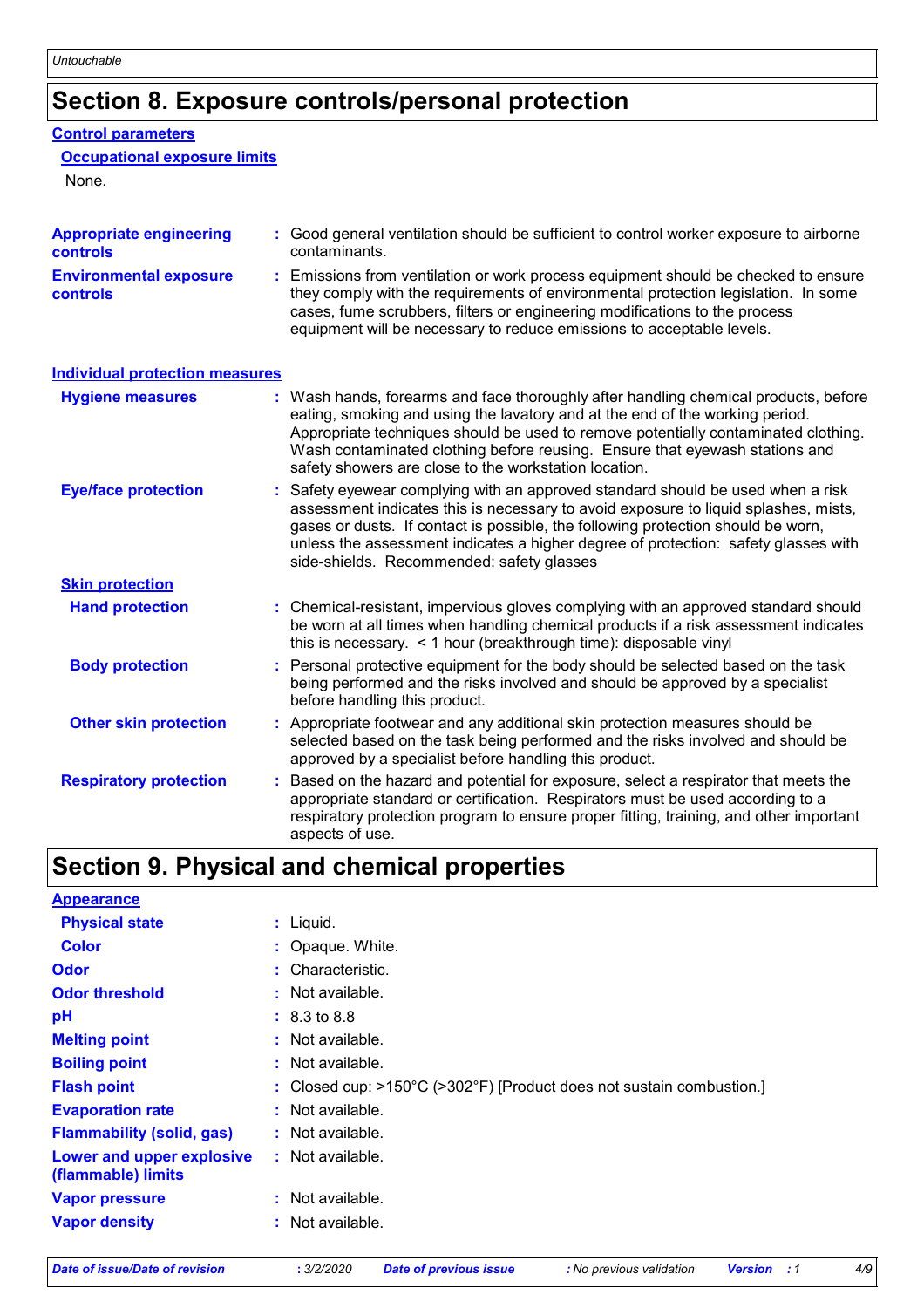### **Section 9. Physical and chemical properties**

| <b>Relative density</b>                           | : 1.03                                                      |
|---------------------------------------------------|-------------------------------------------------------------|
| <b>Solubility</b>                                 | : Partially soluble in the following materials: cold water. |
| <b>Solubility in water</b>                        | $:$ Not available.                                          |
| <b>Partition coefficient: n-</b><br>octanol/water | : Not available.                                            |
| <b>Auto-ignition temperature</b>                  | : Not available.                                            |
| <b>Decomposition temperature</b>                  | $:$ Not available.                                          |
| <b>Viscosity</b>                                  | $:$ Not available.                                          |
| Flow time (ISO 2431)                              | $:$ Not available.                                          |

## **Section 10. Stability and reactivity**

| <b>Reactivity</b>                            | : No specific test data related to reactivity available for this product or its ingredients.              |
|----------------------------------------------|-----------------------------------------------------------------------------------------------------------|
| <b>Chemical stability</b>                    | : The product is stable.                                                                                  |
| <b>Possibility of hazardous</b><br>reactions | : Under normal conditions of storage and use, hazardous reactions will not occur.                         |
| <b>Conditions to avoid</b>                   | : No specific data.                                                                                       |
| <b>Incompatible materials</b>                | $:$ Not available.                                                                                        |
| <b>Hazardous decomposition</b><br>products   | : Under normal conditions of storage and use, hazardous decomposition products<br>should not be produced. |

# **Section 11. Toxicological information**

#### **Information on toxicological effects**

| <b>Acute toxicity</b>                   |               |                |             |                 |  |  |
|-----------------------------------------|---------------|----------------|-------------|-----------------|--|--|
| <b>Product/ingredient name</b>          | <b>Besult</b> | <b>Species</b> | <b>Dose</b> | <b>Exposure</b> |  |  |
| tris(2-butoxyethyl) phosphate LD50 Oral |               | Rat            | 3 g/kg      |                 |  |  |

#### **Irritation/Corrosion**

| <b>Product/ingredient name</b>                     | <b>Result</b>        | <b>Species</b> | <b>Score</b> | <b>Exposure</b>                           | <b>Observation</b> |
|----------------------------------------------------|----------------------|----------------|--------------|-------------------------------------------|--------------------|
| tris(2-butoxyethyl) phosphate Eyes - Mild irritant |                      | Rabbit         |              | 24 hours 500<br>milligrams                |                    |
|                                                    | Skin - Mild irritant | Rabbit         |              | <b>24 hours 500</b><br><i>Imilligrams</i> |                    |

#### **Sensitization**

Not available.

#### **Mutagenicity**

Not available.

#### **Carcinogenicity**

Not available.

#### **Reproductive toxicity**

Not available.

#### **Teratogenicity**

Not available.

#### **Specific target organ toxicity (single exposure)**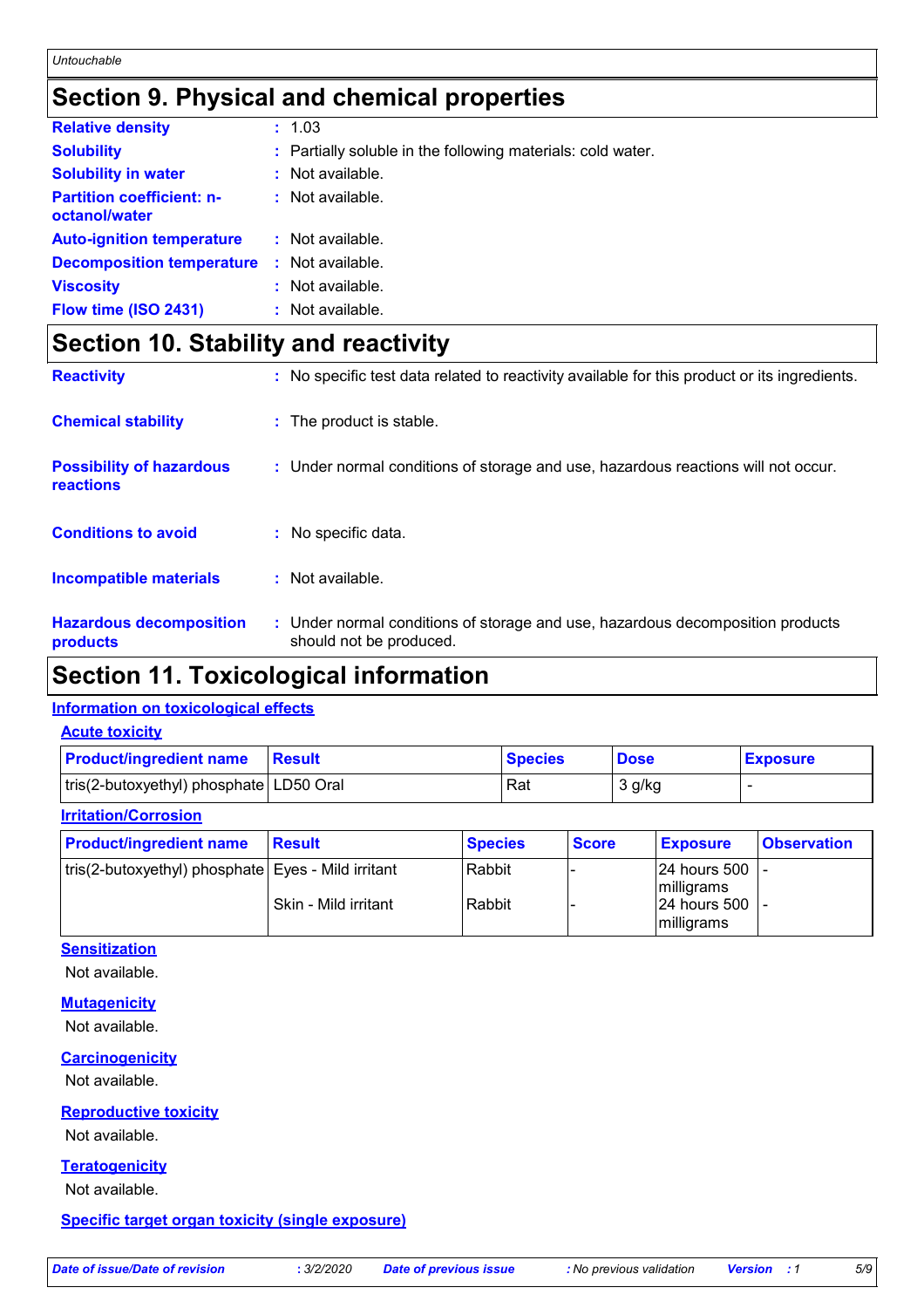# **Section 11. Toxicological information**

| <b>Name</b>                                                                              |                                                                                              | <b>Category</b> | <b>Route of</b><br>exposure | <b>Target organs</b>            |
|------------------------------------------------------------------------------------------|----------------------------------------------------------------------------------------------|-----------------|-----------------------------|---------------------------------|
| tris(2-butoxyethyl) phosphate                                                            |                                                                                              | Category 3      | Not applicable.             | Respiratory tract<br>irritation |
| <b>Specific target organ toxicity (repeated exposure)</b>                                |                                                                                              |                 |                             |                                 |
| Not available.                                                                           |                                                                                              |                 |                             |                                 |
| <b>Aspiration hazard</b>                                                                 |                                                                                              |                 |                             |                                 |
| Not available.                                                                           |                                                                                              |                 |                             |                                 |
|                                                                                          |                                                                                              |                 |                             |                                 |
| <b>Information on the likely</b><br>routes of exposure                                   | : Routes of entry anticipated: Oral, Dermal.<br>Routes of entry not anticipated: Inhalation. |                 |                             |                                 |
| <b>Potential acute health effects</b>                                                    |                                                                                              |                 |                             |                                 |
| <b>Eye contact</b>                                                                       | : No known significant effects or critical hazards.                                          |                 |                             |                                 |
| <b>Inhalation</b>                                                                        | No known significant effects or critical hazards.                                            |                 |                             |                                 |
| <b>Skin contact</b>                                                                      | : No known significant effects or critical hazards.                                          |                 |                             |                                 |
| <b>Ingestion</b>                                                                         | : No known significant effects or critical hazards.                                          |                 |                             |                                 |
|                                                                                          |                                                                                              |                 |                             |                                 |
| <b>Symptoms related to the physical, chemical and toxicological characteristics</b>      |                                                                                              |                 |                             |                                 |
| <b>Eye contact</b>                                                                       | : No specific data.                                                                          |                 |                             |                                 |
| <b>Inhalation</b>                                                                        | No specific data.                                                                            |                 |                             |                                 |
| <b>Skin contact</b>                                                                      | No specific data.                                                                            |                 |                             |                                 |
|                                                                                          |                                                                                              |                 |                             |                                 |
| <b>Ingestion</b>                                                                         | No specific data.                                                                            |                 |                             |                                 |
|                                                                                          |                                                                                              |                 |                             |                                 |
| Delayed and immediate effects and also chronic effects from short and long term exposure |                                                                                              |                 |                             |                                 |
| <b>Short term exposure</b>                                                               |                                                                                              |                 |                             |                                 |
| <b>Potential immediate</b><br>effects                                                    | : Not available.                                                                             |                 |                             |                                 |
| <b>Potential delayed effects</b>                                                         | : Not available.                                                                             |                 |                             |                                 |
| Long term exposure                                                                       |                                                                                              |                 |                             |                                 |
| <b>Potential immediate</b><br>effects                                                    | Not available.                                                                               |                 |                             |                                 |
| <b>Potential delayed effects</b>                                                         | Not available.<br>÷.                                                                         |                 |                             |                                 |
| <b>Potential chronic health effects</b>                                                  |                                                                                              |                 |                             |                                 |
| Not available.                                                                           |                                                                                              |                 |                             |                                 |
| <b>General</b>                                                                           | No known significant effects or critical hazards.                                            |                 |                             |                                 |
| <b>Carcinogenicity</b>                                                                   | No known significant effects or critical hazards.                                            |                 |                             |                                 |
| <b>Mutagenicity</b>                                                                      | No known significant effects or critical hazards.                                            |                 |                             |                                 |
| <b>Teratogenicity</b>                                                                    | No known significant effects or critical hazards.                                            |                 |                             |                                 |
| <b>Developmental effects</b>                                                             | No known significant effects or critical hazards.                                            |                 |                             |                                 |

### **Acute toxicity estimates**

| Route  | <b>ATE value</b> |
|--------|------------------|
| Oral   | 16952.03 mg/kg   |
| Dermal | 37294.47 mg/kg   |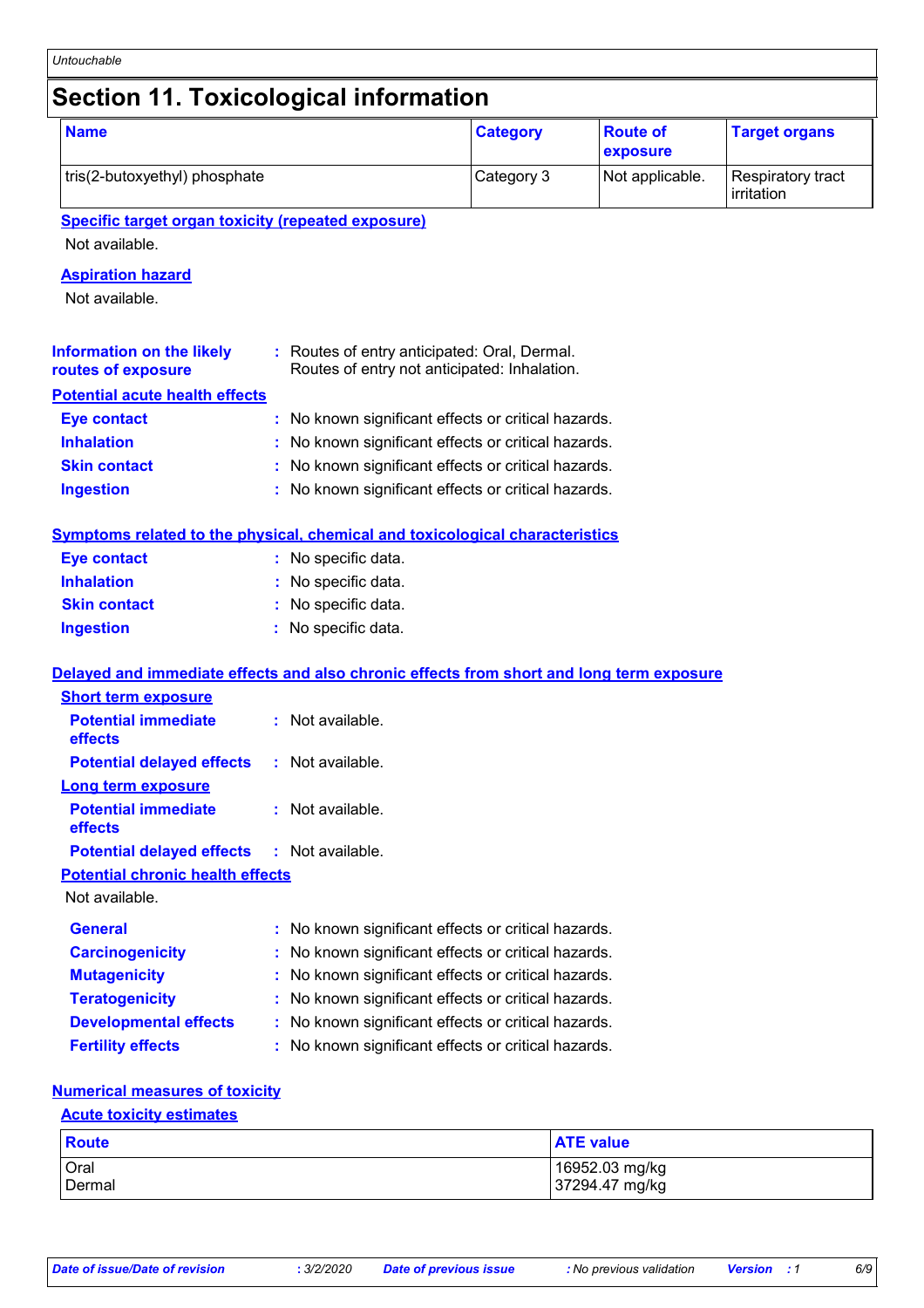## **Section 12. Ecological information**

#### **Toxicity**

| <b>Product/ingredient name</b> | <b>Besult</b>                                                     | <b>Species</b>             | <b>Exposure</b> |
|--------------------------------|-------------------------------------------------------------------|----------------------------|-----------------|
|                                | tris(2-butoxyethyl) phosphate   Acute LC50 11200 µg/l Fresh water | Fish - Pimephales promelas | 96 hours        |

#### **Persistence and degradability**

Not available.

#### **Bioaccumulative potential**

| <b>Product/ingredient name</b>                               | <b>LogP</b> <sub>ow</sub> | <b>BCF</b> | <b>Potential</b> |
|--------------------------------------------------------------|---------------------------|------------|------------------|
| $\text{tris}(2$ -butoxyethyl) phosphate $\vert 3.75 \rangle$ |                           | 5.8        | low              |

#### **Mobility in soil**

| <b>Soil/water partition</b>    | : Not available. |
|--------------------------------|------------------|
| coefficient (K <sub>oc</sub> ) |                  |

**Other adverse effects :** No known significant effects or critical hazards.

### **Section 13. Disposal considerations**

The generation of waste should be avoided or minimized wherever possible. Disposal of this product, solutions and any by-products should at all times comply with the requirements of environmental protection and waste disposal legislation and any regional local authority requirements. Dispose of surplus and nonrecyclable products via a licensed waste disposal contractor. Waste should not be disposed of untreated to the sewer unless fully compliant with the requirements of all authorities with jurisdiction. Waste packaging should be recycled. Incineration or landfill should only be considered when recycling is not feasible. This material and its container must be disposed of in a safe way. Empty containers or liners may retain some product residues. Avoid dispersal of spilled material and runoff and contact with soil, waterways, drains and sewers. **Disposal methods :**

### **Section 14. Transport information**

|                                      | <b>TDG</b><br><b>Classification</b> | <b>DOT</b><br><b>Classification</b> | <b>ADR/RID</b> | <b>IMDG</b>              | <b>IATA</b>    |
|--------------------------------------|-------------------------------------|-------------------------------------|----------------|--------------------------|----------------|
| <b>UN number</b>                     | Not regulated.                      | Not regulated.                      | Not regulated. | Not regulated.           | Not regulated. |
| <b>UN proper</b><br>shipping name    |                                     |                                     |                | $\overline{\phantom{0}}$ |                |
| <b>Transport</b><br>hazard class(es) |                                     |                                     |                | ۰                        |                |
| <b>Packing group</b>                 | $\overline{\phantom{a}}$            |                                     |                | $\overline{\phantom{a}}$ |                |
| <b>Environmental</b><br>hazards      | No.                                 | No.                                 | No.            | No.                      | No.            |

**Special precautions for user** : Transport within user's premises: always transport in closed containers that are upright and secure. Ensure that persons transporting the product know what to do in the event of an accident or spillage.

*Date of issue/Date of revision* **:** *3/2/2020 Date of previous issue : No previous validation Version : 1 7/9*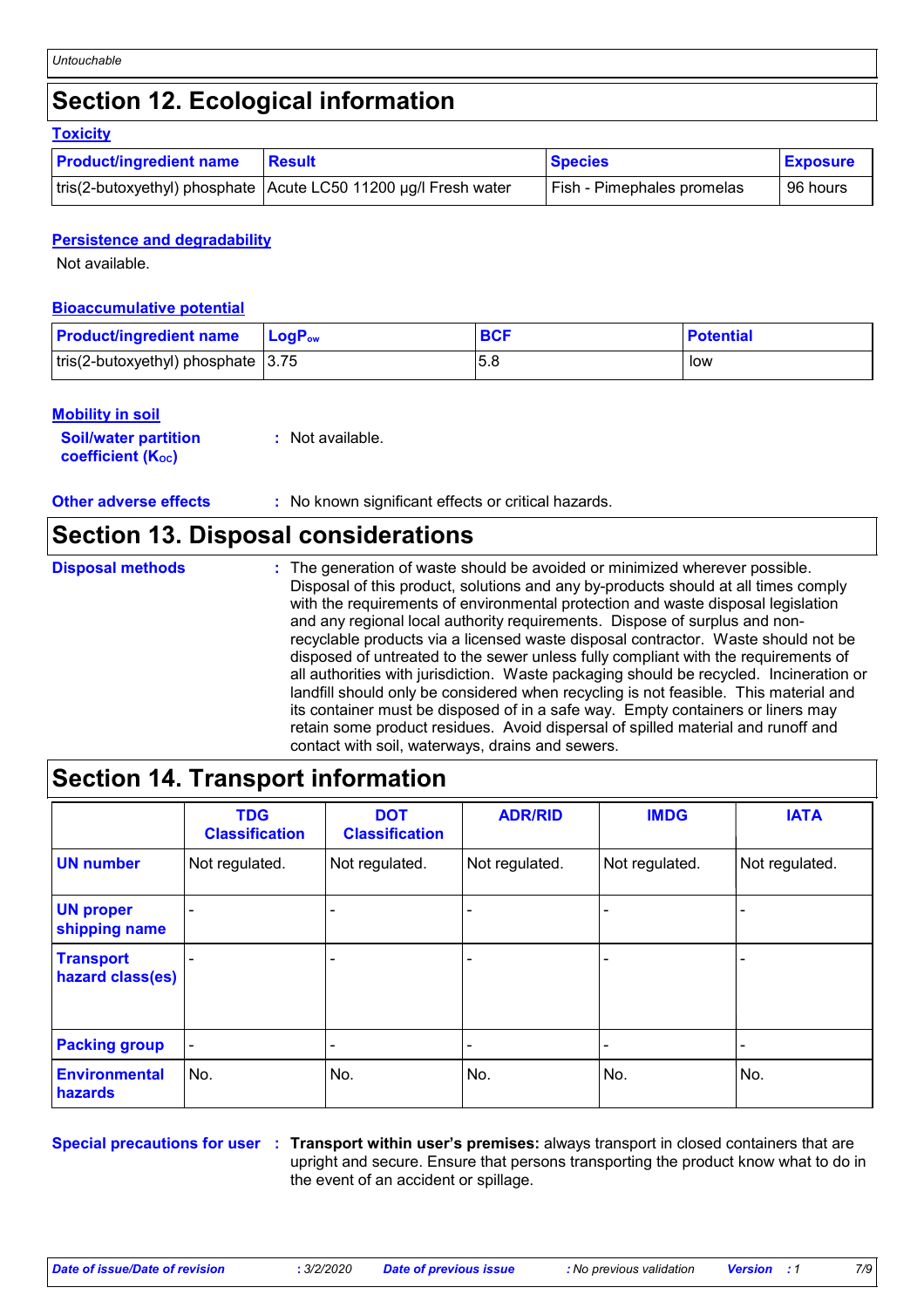### **Section 14. Transport information**

**Transport in bulk according to Annex II of MARPOL and the IBC Code :** Not available.

### **Section 15. Regulatory information**

#### **Canadian lists**

| <b>CEPA Toxic substances</b><br>: None of the components are listed.<br><b>Chemical Weapon Convention List Schedules I, II &amp; III Chemicals</b><br>Not listed.<br><b>Montreal Protocol</b><br>Not listed.<br><b>Stockholm Convention on Persistent Organic Pollutants</b><br>Not listed.<br><b>Rotterdam Convention on Prior Informed Consent (PIC)</b><br>Not listed.<br><b>UNECE Aarhus Protocol on POPs and Heavy Metals</b><br>Not listed.<br><b>Inventory list</b><br><b>Australia</b><br>: At least one component is not listed.<br><b>Canada</b><br>At least one component is not listed.<br>Not determined.<br>China<br>Not determined.<br><b>Europe</b><br>Japan inventory (ENCS): At least one component is not listed.<br><b>Japan</b><br>Japan inventory (ISHL): Not determined.<br>: Not determined<br><b>Malaysia</b><br><b>New Zealand</b><br>: At least one component is not listed.<br><b>Philippines</b><br>: At least one component is not listed.<br><b>Republic of Korea</b><br>At least one component is not listed.<br><b>Taiwan</b><br>Not determined.<br><b>Thailand</b><br>At least one component is not listed.<br>Not determined.<br><b>Turkey</b><br><b>United States</b><br>All components are listed or exempted.<br>Not determined.<br><b>Viet Nam</b> | <b>Canadian NPRI</b>             | : The following components are listed: other glycol ethers and acetates (and their<br>isomers); phosphorus (total); zinc (and its compounds) |
|-------------------------------------------------------------------------------------------------------------------------------------------------------------------------------------------------------------------------------------------------------------------------------------------------------------------------------------------------------------------------------------------------------------------------------------------------------------------------------------------------------------------------------------------------------------------------------------------------------------------------------------------------------------------------------------------------------------------------------------------------------------------------------------------------------------------------------------------------------------------------------------------------------------------------------------------------------------------------------------------------------------------------------------------------------------------------------------------------------------------------------------------------------------------------------------------------------------------------------------------------------------------------------------------|----------------------------------|----------------------------------------------------------------------------------------------------------------------------------------------|
|                                                                                                                                                                                                                                                                                                                                                                                                                                                                                                                                                                                                                                                                                                                                                                                                                                                                                                                                                                                                                                                                                                                                                                                                                                                                                           |                                  |                                                                                                                                              |
|                                                                                                                                                                                                                                                                                                                                                                                                                                                                                                                                                                                                                                                                                                                                                                                                                                                                                                                                                                                                                                                                                                                                                                                                                                                                                           | <b>International requlations</b> |                                                                                                                                              |
|                                                                                                                                                                                                                                                                                                                                                                                                                                                                                                                                                                                                                                                                                                                                                                                                                                                                                                                                                                                                                                                                                                                                                                                                                                                                                           |                                  |                                                                                                                                              |
|                                                                                                                                                                                                                                                                                                                                                                                                                                                                                                                                                                                                                                                                                                                                                                                                                                                                                                                                                                                                                                                                                                                                                                                                                                                                                           |                                  |                                                                                                                                              |
|                                                                                                                                                                                                                                                                                                                                                                                                                                                                                                                                                                                                                                                                                                                                                                                                                                                                                                                                                                                                                                                                                                                                                                                                                                                                                           |                                  |                                                                                                                                              |
|                                                                                                                                                                                                                                                                                                                                                                                                                                                                                                                                                                                                                                                                                                                                                                                                                                                                                                                                                                                                                                                                                                                                                                                                                                                                                           |                                  |                                                                                                                                              |
|                                                                                                                                                                                                                                                                                                                                                                                                                                                                                                                                                                                                                                                                                                                                                                                                                                                                                                                                                                                                                                                                                                                                                                                                                                                                                           |                                  |                                                                                                                                              |
|                                                                                                                                                                                                                                                                                                                                                                                                                                                                                                                                                                                                                                                                                                                                                                                                                                                                                                                                                                                                                                                                                                                                                                                                                                                                                           |                                  |                                                                                                                                              |
|                                                                                                                                                                                                                                                                                                                                                                                                                                                                                                                                                                                                                                                                                                                                                                                                                                                                                                                                                                                                                                                                                                                                                                                                                                                                                           |                                  |                                                                                                                                              |
|                                                                                                                                                                                                                                                                                                                                                                                                                                                                                                                                                                                                                                                                                                                                                                                                                                                                                                                                                                                                                                                                                                                                                                                                                                                                                           |                                  |                                                                                                                                              |
|                                                                                                                                                                                                                                                                                                                                                                                                                                                                                                                                                                                                                                                                                                                                                                                                                                                                                                                                                                                                                                                                                                                                                                                                                                                                                           |                                  |                                                                                                                                              |
|                                                                                                                                                                                                                                                                                                                                                                                                                                                                                                                                                                                                                                                                                                                                                                                                                                                                                                                                                                                                                                                                                                                                                                                                                                                                                           |                                  |                                                                                                                                              |
|                                                                                                                                                                                                                                                                                                                                                                                                                                                                                                                                                                                                                                                                                                                                                                                                                                                                                                                                                                                                                                                                                                                                                                                                                                                                                           |                                  |                                                                                                                                              |
|                                                                                                                                                                                                                                                                                                                                                                                                                                                                                                                                                                                                                                                                                                                                                                                                                                                                                                                                                                                                                                                                                                                                                                                                                                                                                           |                                  |                                                                                                                                              |
|                                                                                                                                                                                                                                                                                                                                                                                                                                                                                                                                                                                                                                                                                                                                                                                                                                                                                                                                                                                                                                                                                                                                                                                                                                                                                           |                                  |                                                                                                                                              |
|                                                                                                                                                                                                                                                                                                                                                                                                                                                                                                                                                                                                                                                                                                                                                                                                                                                                                                                                                                                                                                                                                                                                                                                                                                                                                           |                                  |                                                                                                                                              |
|                                                                                                                                                                                                                                                                                                                                                                                                                                                                                                                                                                                                                                                                                                                                                                                                                                                                                                                                                                                                                                                                                                                                                                                                                                                                                           |                                  |                                                                                                                                              |
|                                                                                                                                                                                                                                                                                                                                                                                                                                                                                                                                                                                                                                                                                                                                                                                                                                                                                                                                                                                                                                                                                                                                                                                                                                                                                           |                                  |                                                                                                                                              |
|                                                                                                                                                                                                                                                                                                                                                                                                                                                                                                                                                                                                                                                                                                                                                                                                                                                                                                                                                                                                                                                                                                                                                                                                                                                                                           |                                  |                                                                                                                                              |
|                                                                                                                                                                                                                                                                                                                                                                                                                                                                                                                                                                                                                                                                                                                                                                                                                                                                                                                                                                                                                                                                                                                                                                                                                                                                                           |                                  |                                                                                                                                              |
|                                                                                                                                                                                                                                                                                                                                                                                                                                                                                                                                                                                                                                                                                                                                                                                                                                                                                                                                                                                                                                                                                                                                                                                                                                                                                           |                                  |                                                                                                                                              |
|                                                                                                                                                                                                                                                                                                                                                                                                                                                                                                                                                                                                                                                                                                                                                                                                                                                                                                                                                                                                                                                                                                                                                                                                                                                                                           |                                  |                                                                                                                                              |
|                                                                                                                                                                                                                                                                                                                                                                                                                                                                                                                                                                                                                                                                                                                                                                                                                                                                                                                                                                                                                                                                                                                                                                                                                                                                                           |                                  |                                                                                                                                              |
|                                                                                                                                                                                                                                                                                                                                                                                                                                                                                                                                                                                                                                                                                                                                                                                                                                                                                                                                                                                                                                                                                                                                                                                                                                                                                           |                                  |                                                                                                                                              |
|                                                                                                                                                                                                                                                                                                                                                                                                                                                                                                                                                                                                                                                                                                                                                                                                                                                                                                                                                                                                                                                                                                                                                                                                                                                                                           |                                  |                                                                                                                                              |
|                                                                                                                                                                                                                                                                                                                                                                                                                                                                                                                                                                                                                                                                                                                                                                                                                                                                                                                                                                                                                                                                                                                                                                                                                                                                                           |                                  |                                                                                                                                              |
|                                                                                                                                                                                                                                                                                                                                                                                                                                                                                                                                                                                                                                                                                                                                                                                                                                                                                                                                                                                                                                                                                                                                                                                                                                                                                           |                                  |                                                                                                                                              |
|                                                                                                                                                                                                                                                                                                                                                                                                                                                                                                                                                                                                                                                                                                                                                                                                                                                                                                                                                                                                                                                                                                                                                                                                                                                                                           |                                  |                                                                                                                                              |

### **Section 16. Other information**

| <b>History</b>                    |                          |
|-----------------------------------|--------------------------|
| Date of printing                  | : 3/16/2020              |
| Date of issue/Date of<br>revision | : 3/2/2020               |
| Date of previous issue            | : No previous validation |
| <b>Version</b>                    | $\pm$ 1                  |